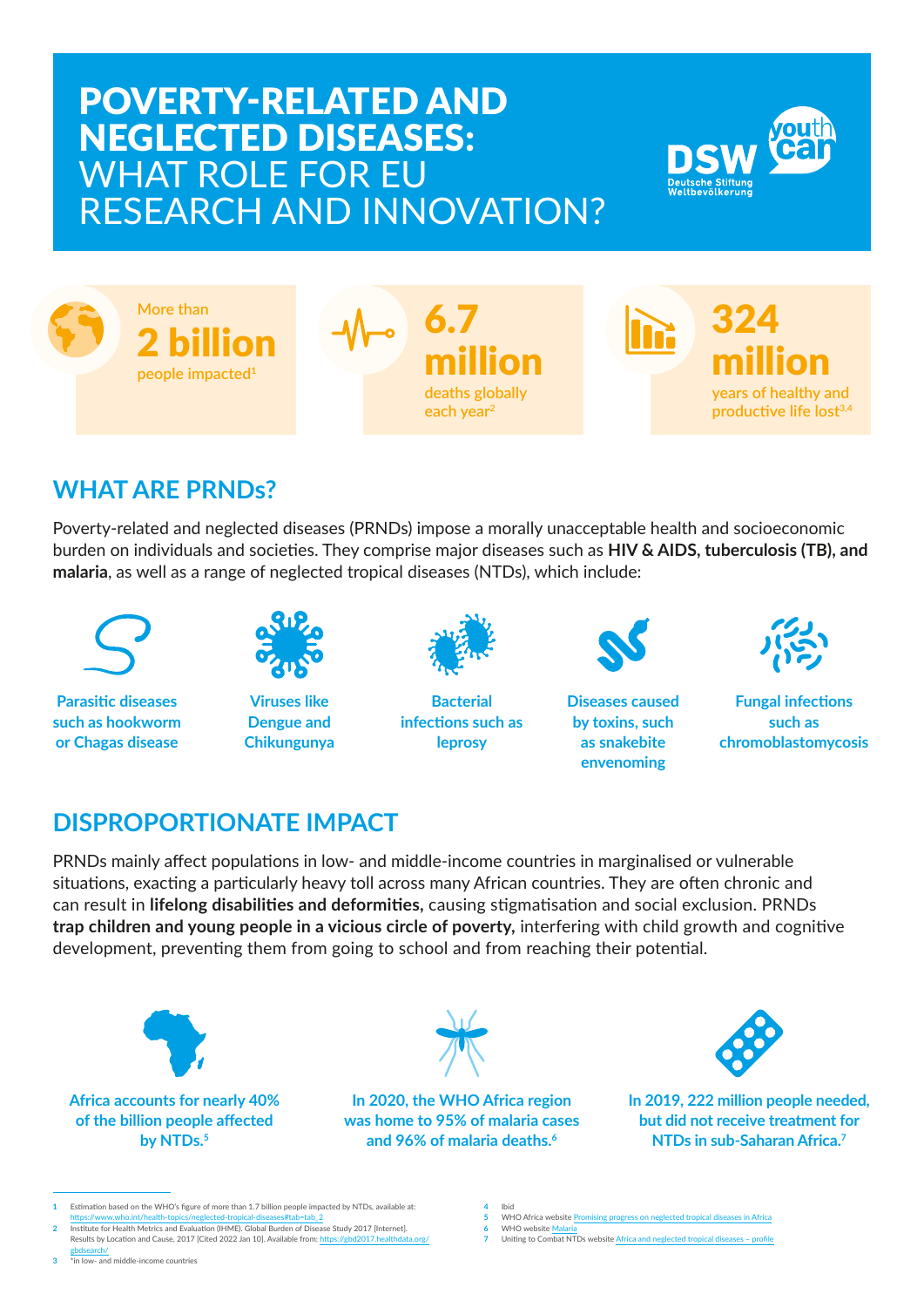#### **PRNDs IN EUROPE**

Deepening global interconnectedness, persistent poverty and inequality, growing antimicrobial resistance, and the impact of a changing climate on disease vectors are just some of the factors that have driven reemergence, and in some cases emergence of PRNDs in Europe.



he mosquito **transmitting dengue and chikungunya has been reported in many parts of Europe.<sup>10</sup>**



One in five

14,971

**new TB cases in the WHO Europe region is multidrug-resistant TB (MDR-TB).11**

**new HIV diagnoses in the EU in 2020.<sup>9</sup>**

## **PRNDs AND COVID-19**

**COVID-19 has had a massive impact on the fight against PRNDs.** Testing and access to treatments have been disrupted due to overwhelmed public health systems; research and innovation (R&I) efforts shifted to COVID-19; and the pandemic has exacerbated poverty and inequalities.



**HIV testing dropped by 22% between 2019-2020, with an estimated 37 million tests not taken12 – holding back treatment initiation, putting people's health at risk, and contributing to ongoing transmission.**



**The number of people enrolled in treatment for multidrug- and rifampicin-resistant tuberculosis (MDR/RR-TB) fell by 15% between 2019-2020.13**



**2/3rds of the additional 69,000 deaths from malaria in 2020 compared to 2019 were linked to disruptions in the provision of malaria prevention, diagnosis, and treatment during the pandemic.14**

#### **UNEQUAL BURDEN FOR WOMEN IN AFRICA**

Gender inequalities compound the impact of PRNDs on women and girls, with both biological susceptibility and broader social, economic and cultural dimensions causing women and girls to suffer disproportionately.



**for six out of seven HIV infections among adolescents in sub-Saharan Africa.15**



**Around 56 million women in sub-Saharan Africa suffer from Female Genital Schistosomiasis, with 18 to 29 year olds most affected.<sup>16</sup>**



**In east Africa, the female prevalence of trachoma is 67%, compared to 33% in males.17**

- **8** Ibid
- **9** Data for EU and three EEA countries Iceland, Lichtenstein and Norway, cf.: WHO/ ECDC HIV/AIDS surveillance in Europe 2020, 2021, available at: https://www.ecdc.euro uments/2021-Annual\_HIV\_Report\_0.pdf

National Academies Press: Washington (DC). **17** DSW, PRNDs through a Gender Lens, 2021, available at: [https://www.dsw.org/en/wp-content/](https://www.dsw.org/en/wp-content/uploads/2021/05/PRNDs_Gender_Study.pdf) Study.pdf

**13** Cf., WHO Global Tuberculosis Report, 2021, available at: [https://www.who.int/publications/digital/global-](https://www.who.int/publications/digital/global-tuberculosis-report-2021/covid-19)

**16** McDonald, M.C., Neglected Tropical and Zoonotic Diseases and Their Impact on Women's and Children's Health, in The Causes and Impacts of Neglected Tropical and Zoonotic Diseases: Opportunities and Integrated Intervention Strategies, Institute of Medicine (US) Forum on Microbial Threats, Editor. 2011,

 $rt - 2021$ /covid-19

ts/world-malaria-report-2021 **15** UNAIDS website [Global HIV & AIDS statistics — Fact sheet](https://www.unaids.org/en/resources/fact-sheet)

**14** Cf., WHO, World Malaria Report, 2021, available at: https://www.who.int/team

**<sup>10</sup>** Cf., European Centre for Disease Prevention and Control, Aedes Albopictus – Factsheet for experts, available a/en/disease-vectors/facts/mosquito-factsheets/aedes-al

**<sup>11</sup>** Cf., WHO Regional Office for Europe, Tuberculosis in the WHO European Region Factsheet, 2021, available at: andle/10665/340277/WHO-EURO-2021-1980-41731-57122-eng.pdf **12** Cf., The Global Fund, Results Report, 2021, available atd [https://www.theglobalfund.org/media/11304/](https://www.theglobalfund.org/media/11304/corporate_2021resultsreport_report_en.pdf) ate\_2021resultsreport\_report\_en.pdf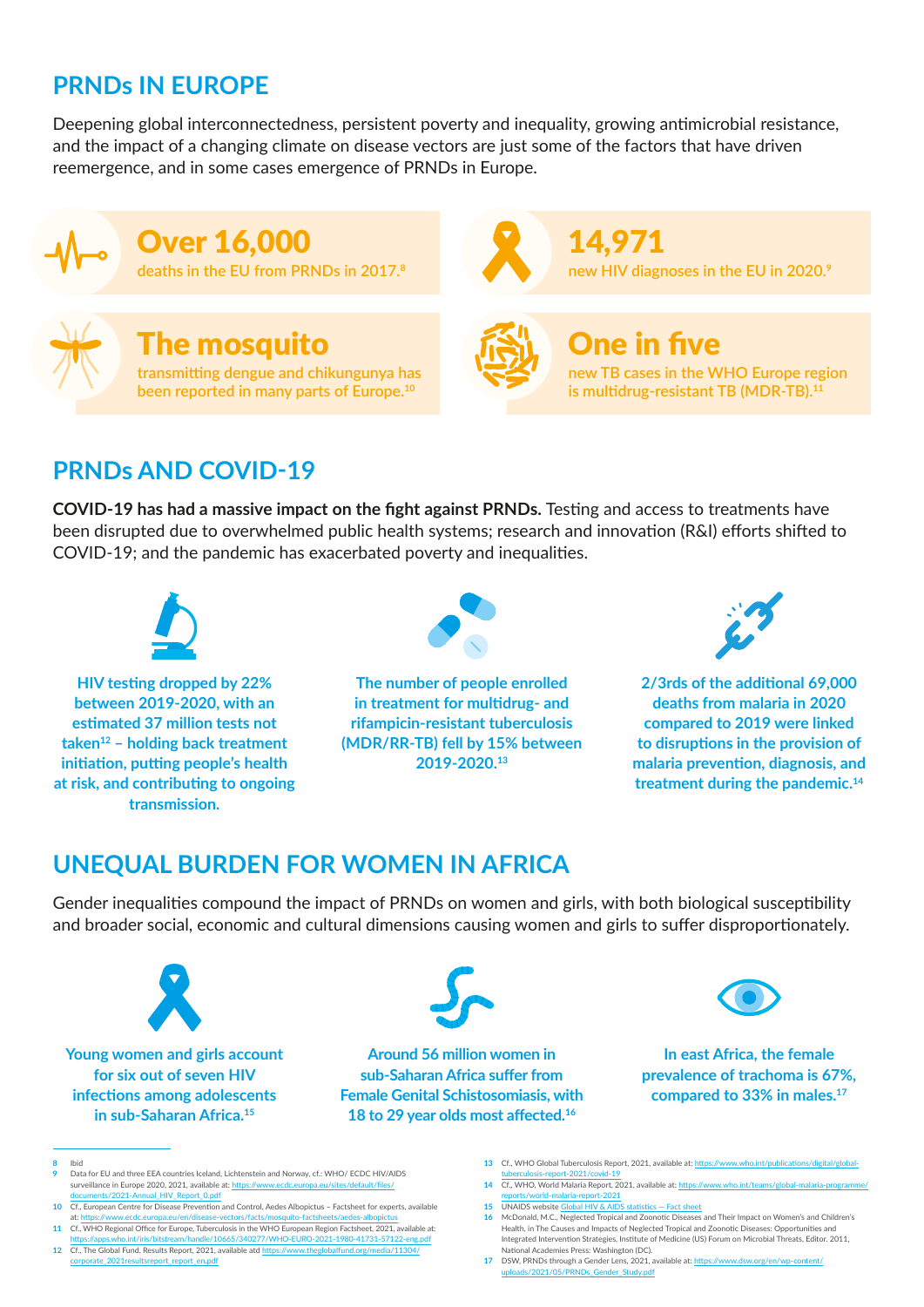#### **THE RESULT OF NEGLECT**

Important research gaps persist, and tools to prevent, diagnose or treat PRNDs are often unavailable. **With today's tools, we will not reach the 2030 Sustainable Development Goals.**



#### **RESEARCH FUNDING FOR PRNDs IS STAGNANT**

With limited market incentives for the private sector, **public funding for PRND R&I is crucial.**



**2010 – 3.4 billion USD 2020 – 3.9 billion USD20 Funding for PRND research is stagnant.** 

**67% public 21% philanthropic 21% private sector – share of PRND R&I funding.21**



**An annual funding gap of at least \$1.5-2.8 billion**

**for new health technologies.22,23**

#### **PRND R&I – AN OPPORTUNITY FOR THE EU**

**The EU is the third largest public funder of PRND R&I worldwide** and provided around 100 million EUR funding annually to PRND R&I between 2010 and 2020. PRND research is a smart investment:



**EU member states are home to some of the most renowned research organisations in the area of global health, which are involved with many candidates in the neglected disease R&I pipeline.24**



**When the EU invests in European SMEs to undertake PRND R&I, this leverages co‑investments from these SMEs, international organisations, and EU governments.25**



**The EU's investment in PRND R&I creates high quality European jobs.26**

and cost model, available at: <https://www.ncbi.nlm.nih.gov/pmc/articles/PMC6139384/> **24** Cf., Policy Cures Research R&D pipeline tracker. Available at:<https://www.pipeline.policycuresresearch.org/>

**<sup>18</sup>** WHO. Global report on insecticide resistance in malaria vectors 2010-2016, (2018) available at: [https://apps.](https://apps.who.int/iris/bitstream/handle/10665/272533/9789241514057-eng.pdf) 83/9789241514057-eng.p

**<sup>19</sup>** Cf., WHO, Ending the neglect to attain the Sustainable Development Goals: a road map for neglected tropical ases 2021−2030, 2021, available at: https://w

**<sup>20</sup>** Cf., Policy Cures Research, G-Finder, Neglected Disease Research and Development, 2021, available at: [https://policy-cures-website-assets.s3.ap-southeast-2.amazonaws.com/wp-content/](https://policy-cures-website-assets.s3.ap-southeast-2.amazonaws.com/wp-content/uploads/2022/01/27173842/2021-G-FINDER-Neglected-Disease.pdf) [uploads/2022/01/27173842/2021-G-FINDER-Neglected-Disease.pdf](https://policy-cures-website-assets.s3.ap-southeast-2.amazonaws.com/wp-content/uploads/2022/01/27173842/2021-G-FINDER-Neglected-Disease.pdf)

**<sup>22</sup>** \*For neglected diseases

**<sup>23</sup>** Young et al., 2018, Developing new health technologies for neglected diseases: a pipeline portfolio review

<sup>25</sup> Cf. Policy Cures Research, 2016, Saving Lives. Available at: www.dsw.org/en/wp-content/uplo [DSW\\_SavingLives\\_making-the-case-for-EUinvestment-in-GH-RD.pdf](www.dsw.org/en/wp-content/uploads/2016/11/DSW_SavingLives_making-the-case-for-EUinvestment-in-GH-RD.pdf)